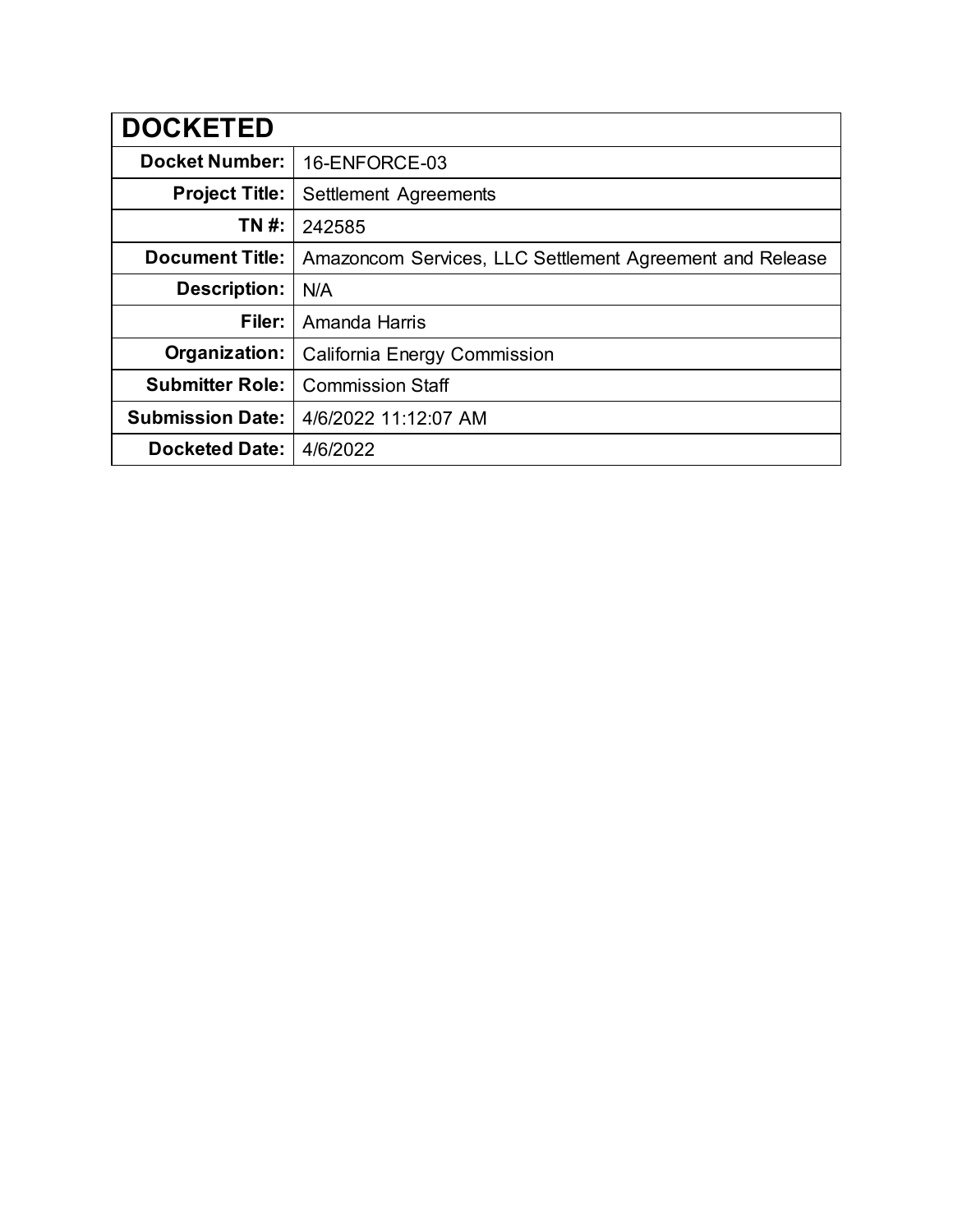SETTLEMENT AGREEMENT AND RELEASE CALIFORNIA ENERGY COMMISSION and AMAZON.COM, INC. Page 1 OF

# **SETTLEMENT AGREEMENT AND RELEASE**

This Settlement Agreement and Release (Agreement) is entered into between the California Energy Commission (CEC), with its principal office at 715 P Street, Sacramento, California 95814, and Amazon.com Services, LLC (Amazon), with a place of business at 2021 7<sup>th</sup> Avenue, Seattle, WA 98121, collectively referred to as the Parties.

## **I. RECITALS**

(1) CEC has the power to regulate certain appliances sold or offered for sale in California pursuant to the Appliance Efficiency Regulations at California Code of Regulations, Title 20, Article 4, sections 1601-1609 (Appliance Efficiency Regulations).<sup>1</sup>

(2) CEC's authority includes the removal of non-complying appliances from MAEDbS, as set forth in section 1608, and the issuance of administrative civil penalties under section 1609. CEC is the sole authority with the jurisdiction to enforce its regulations.

(3) CEC contends that Amazon sold in California several models of Amazon private brands plumbing fittings, portable luminaires, portable air conditioners, state-regulated LED lamps (SLEDs), ceiling fans, and battery chargers set forth in the Attachment, which were supplied to Amazon by the original product manufacturers, and which are subject to the Appliance Efficiency Regulations.

(4) CEC further contends that from July 2016 to March 2020, Amazon sold in California one model of lavatory faucet that did not meet the efficiency standards set forth in section 1605.3(h)(2) when tested using the appropriate test method as described in section 1604(h). Additionally, Amazon sold or offered for sale in California the following appliance types in the corresponding time frames that allegedly met efficiency requirements but were not listed in MAEDbS as required in section 1606: kitchen faucets, lavatory faucets, and showerheads from July 2016 to March 2020, portable luminaires and state or federally regulated battery chargers from August 2017 to March 2021, portable air conditioners from February 2020 to March 2021, SLEDs from January 2018 to March 2021, and ceiling fans from January 2020 to March 2021.

(5) Based on the above Recitals, CEC alleges that, through adjudication, it could impose penalties for each violation alleged, obtain injunctive relief to prohibit Amazon from continuing to sell or offer for sale, non-compliant plumbing fittings, portable luminaires, portable air conditioners, SLEDs, ceiling fans, and battery chargers in California, and take any other enforcement action as allowed by law.

(6) Amazon disputes and denies any liability arising from the facts presented in the above Recitals

<sup>&</sup>lt;sup>1</sup> All references are to California Code of Regulations, Title 20, Article 4, unless otherwise specified.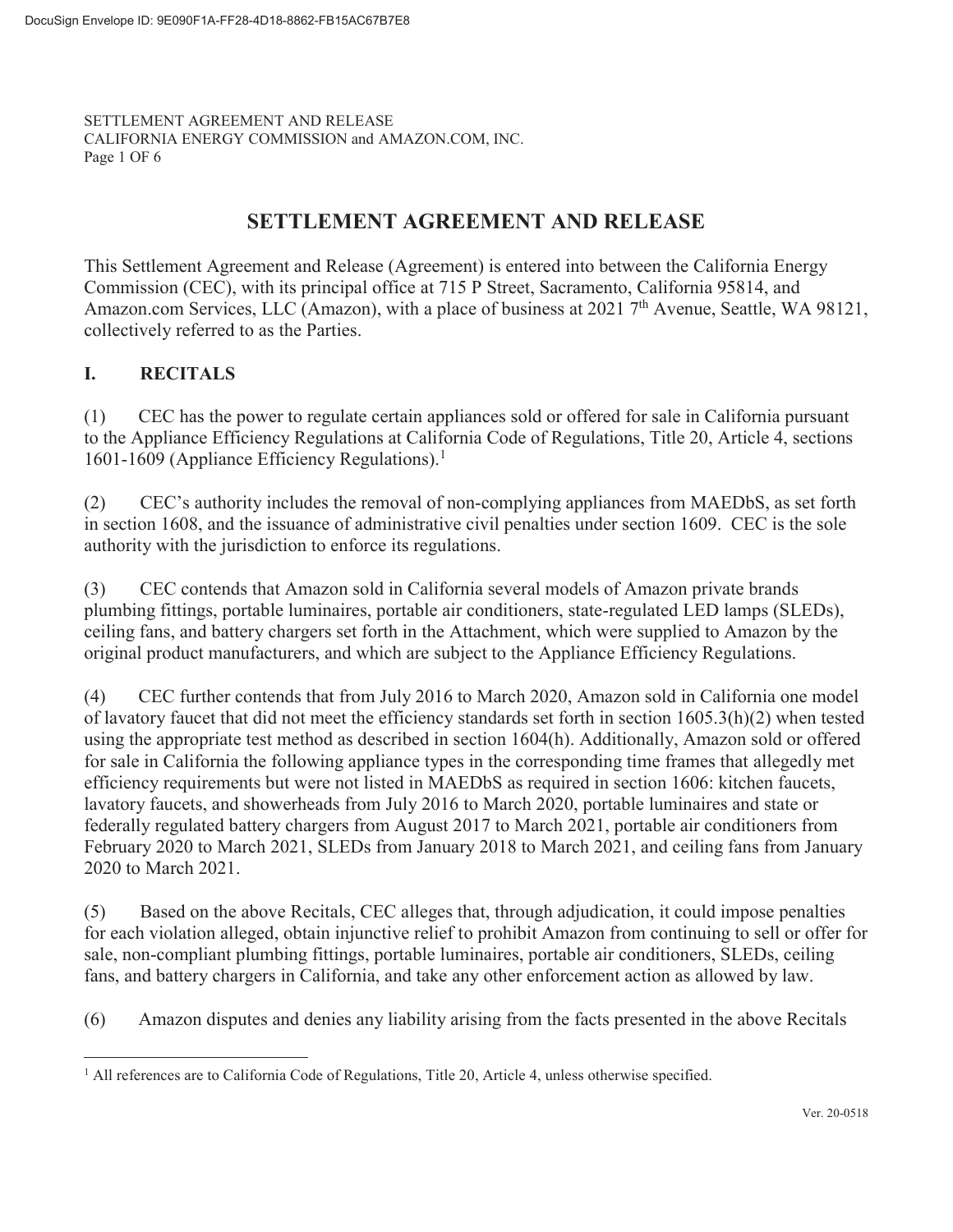SETTLEMENT AGREEMENT AND RELEASE CALIFORNIA ENERGY COMMISSION and AMAZON.COM, INC. Page 2 OF

and is willing to enter into this Agreement solely for the purpose of settlement and resolution of this matter with CEC. CEC accepts this Agreement in termination of this matter. The compliance requirements in this Agreement are adequate to address any potential harm to the environment and the public. Accordingly, the Parties agree to resolve this matter completely by means of this Agreement, without the need for adjudication.

(7) Section 1609(b)(3) and California Public Resources Code section 25402.11(a)(2) identify the factors CEC shall consider when determining the amount of an administrative civil penalty. In developing this Agreement, CEC considered the facts of the case and applied those factors to determine an appropriate settlement. Specifically, in this case, Amazon cooperated with CEC in the investigation by discontinuing sales of the allegedly non-compliant units in California; by promptly testing and certifying any units before resuming sales in California; and by providing to CEC sales data for allegedly non-compliant units. The efforts by Amazon saved CEC time and resources in investigating the violations and minimized the impacts on the competitive business environment, energy and water consumption, and the environment in California from the allegedly non-compliant units.

## **II. TERMS AND RELEASE**

In consideration of the Recitals listed above which are incorporated into this section by reference, and the mutual agreements set forth below, CEC and Amazon agree as follows:

(1) This Agreement covers the Amazon private brands appliance types and model numbers, referenced by Amazon standard identification numbers (ASINs), listed in the attachment.

(2) For selling or offering for sale in California plumbing fittings, portable luminaires, portable air conditioners, SLEDs, ceiling fans, and battery chargers whose ASINs are identified in the Attachment, that did not meet the energy efficiency standards prescribed by section 1605.3, or were not certified to MAEDbS as required by section 1606, Amazon shall pay as an administrative civil penalty the total sum of \$615,220.00 by electronic transfer to CEC by May 1, 2022. Banking information and instructions necessary to complete the electronic transfer shall be provided by CEC.

(3) Amazon also agrees to continue to take each of the following actions, as applicable, for Amazon private brand regulated appliances it will sell or offer for sale in California:

- a. Ensure that all basic models are tested as required in section 1603, utilizing the applicable test method set forth in section 1604.
- b. Ensure that all basic models are certified in MAEDbS, and ensure listings are kept current and up to date as required in section 1606.
- c. Ensure the required marking is added to the unit as required under section 1607.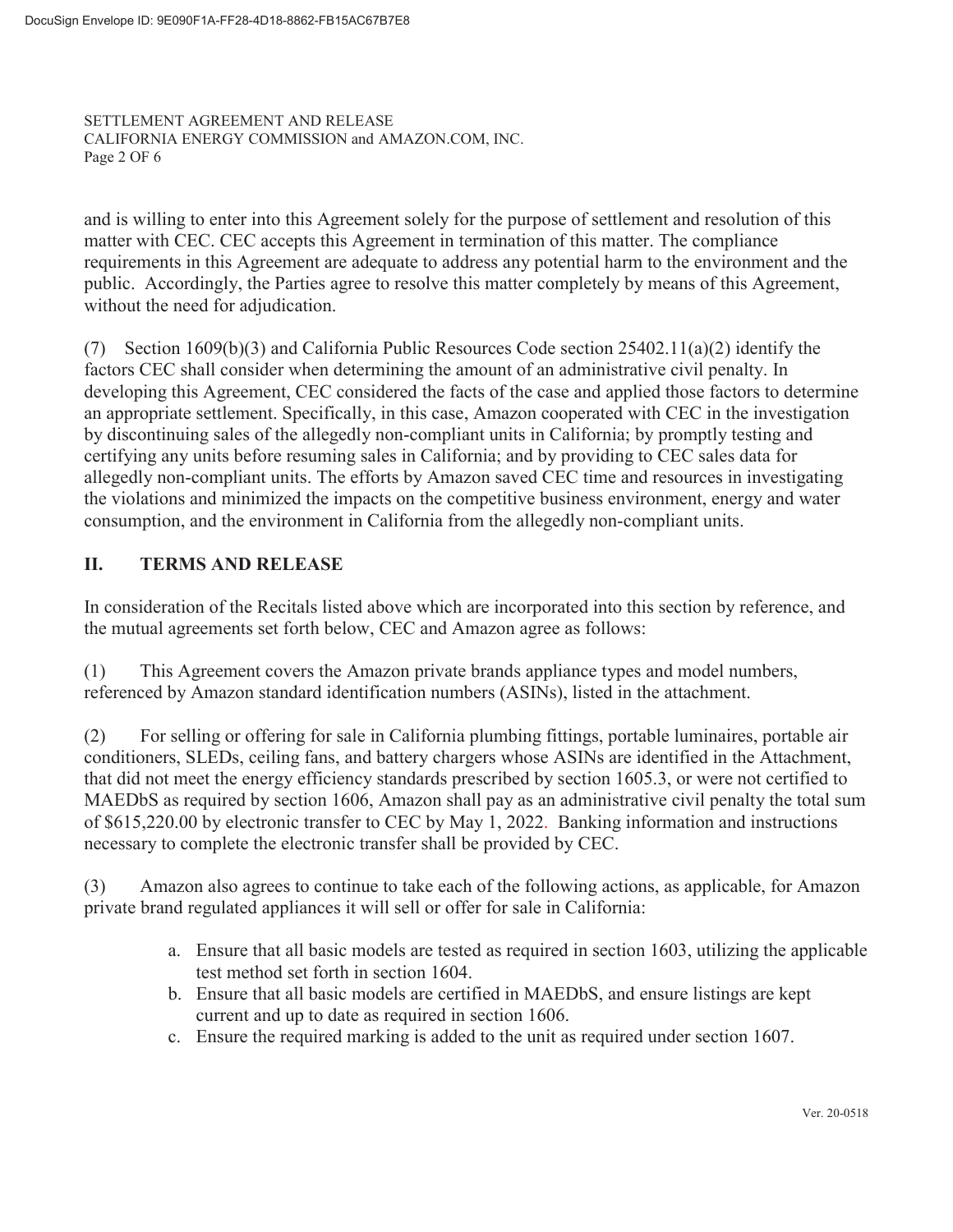SETTLEMENT AGREEMENT AND RELEASE CALIFORNIA ENERGY COMMISSION and AMAZON.COM, INC. Page 3 OF

(4) This Agreement shall apply to and be binding upon Amazon and its principals, officers, directors, receivers, trustees, employees, successors and assignees, subsidiary and parent corporations, and upon CEC and any successor agency that may have responsibility for and jurisdiction over the subject matter of this Agreement.

(5) In consideration of the payment specified above, CEC hereby releases Amazon and its parent corporation, principals, directors, officers, agents, employees, shareholders, subsidiaries, predecessors, and successors, known or unknown to CEC, from any and all claims for violations of section 1608 (efficiency, marking, certification), relating to the time frame and appliances identified in paragraph I(4), whose ASINs are identified in the Attachment.

(6) Nothing in this Agreement shall be construed as an admission of liability by Amazon or a prohibition on Amazon's right to disclaim or dispute liability in any future proceeding.

(7) CEC agrees to protect the confidentiality of all drafts leading up to the final Agreement to the maximum extent permitted by law.

(8) This Agreement constitutes the entire agreement and understanding between CEC and Amazon concerning the claims and settlement in this Agreement, and this Agreement fully supersedes and replaces any and all prior negotiations and agreement of any kind or nature, whether written or oral, between CEC and Amazon concerning these claims.

(9) No agreement to modify, amend, extend, supersede, terminate, or discharge this Agreement, or any portion thereof, shall be valid or enforceable unless it is in writing and signed by all Parties to this Agreement.

(10) Each Party to this Agreement has reviewed the Agreement independently, has had the opportunity to consult counsel, is fully informed of the terms and effect of this Agreement.

(11) This Agreement shall be interpreted and enforced in accordance with the laws of the State of California, without regard to California's choice of law rules. Any litigation arising out of or related to this Agreement shall be filed in the Superior Court of California, County of Sacramento.

(12) Each provision of this Agreement is severable, and in the event that any provision of this Agreement is held to be invalid or unenforceable, the remainder of this Agreement remains in full force and effect.

(13) The failure of any Party to enforce any provision of this Agreement shall not be construed as a waiver of any such provision, nor prevent such Party thereafter from enforcing such provision or any other provision of this Agreement.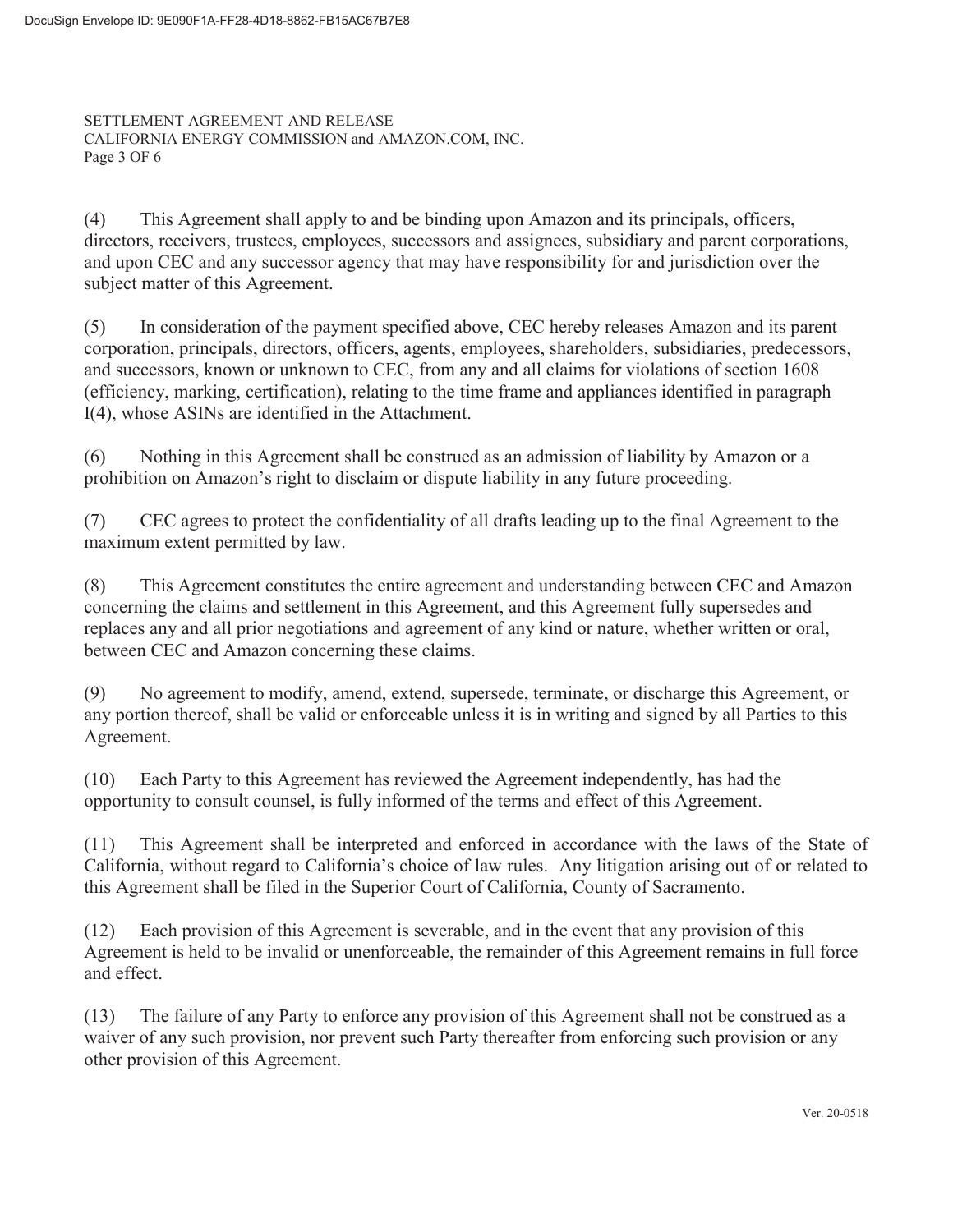SETTLEMENT AGREEMENT AND RELEASE CALIFORNIA ENERGY COMMISSION and AMAZON.COM, INC. Page 4 OF

(14) This Agreement is deemed to have been drafted equally by the Parties; it will not be interpreted for or against either Party on the ground that said Party drafted it.

(15) This Agreement is effective upon signature by a representative of Amazon with authority to bind the company, and signature by the Executive Director of CEC. The Parties agree that fax or scanned signatures and multiple signature pages are acceptable for purposes of executing this Agreement, which may be signed in counterparts.

**California Energy Commission Amazon.com Services, LLC** 

By:  $\Box$  By:  $\Box$  and  $\Box$ 

Name: Drew Bohan Title: Executive Director Date: 4/6/22 Date:

-DocuSigned by:

Andrew DeVore Date: March 29, 2022 Title: Authorized Representative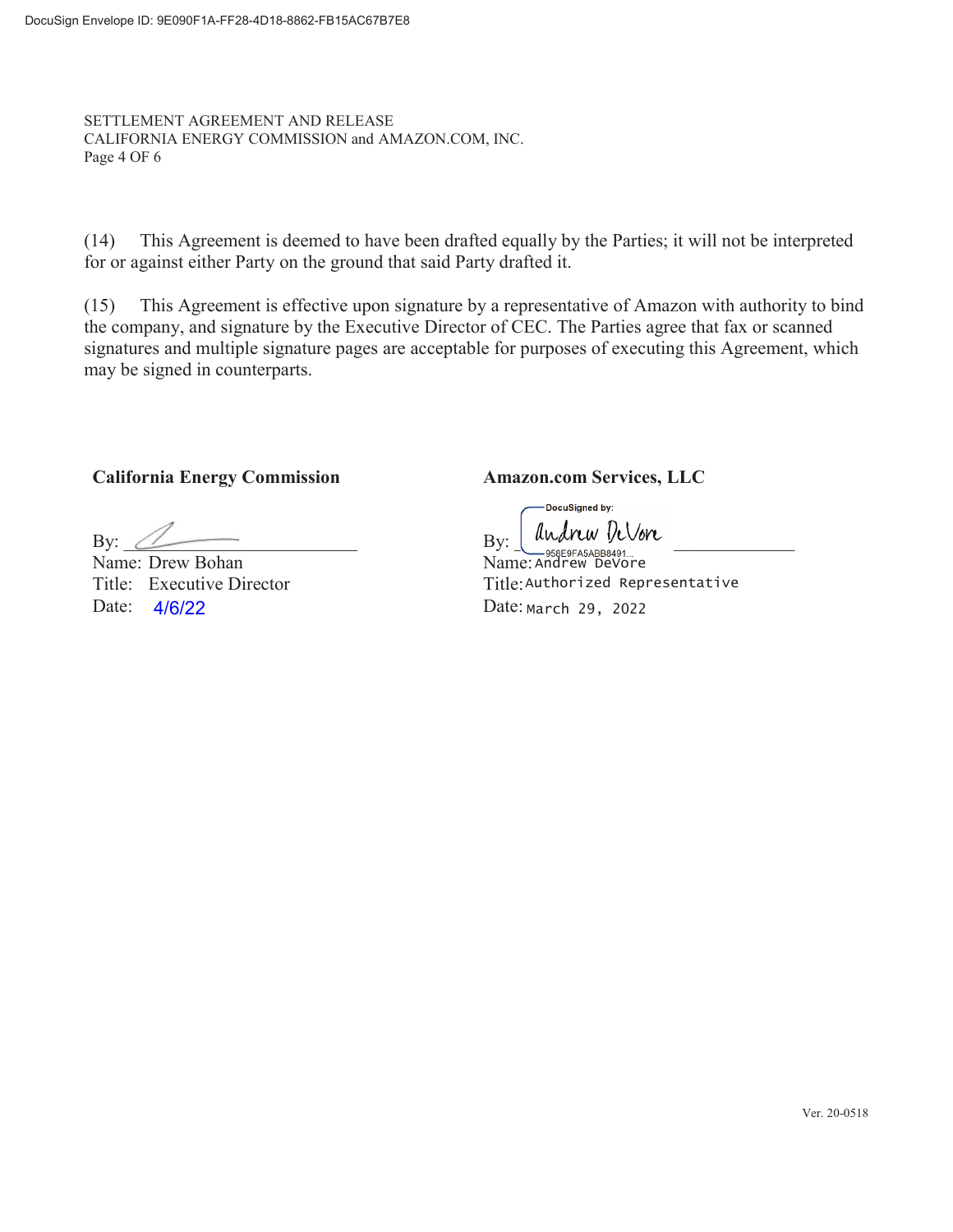### SETTLEMENT AGREEMENT AND RELEASE CALIFORNIA ENERGY COMMISSION and AMAZON.COM, INC. Page 5 OF

# **Attachment**

| <b>Battery Chargers</b> |                   |            |                   |                   |
|-------------------------|-------------------|------------|-------------------|-------------------|
| B00K367Q6C              | B01AS4L4QQ        | B01GF4XZ24 | B07PB375Q4        | B087MDJ8BJ        |
| B00LGN7LLG              | B01F2PW6KO        | B01GF4YAWI | B07QGCB6NC        | B087MDT515        |
| B00MWQTJZW              | B01F2PW8FW        | B01LXF0CSU | B082Q1ZJPZ        | B087MFJY22        |
| B00U2NVG4Y              | B01F2PW96K        | B075XV4CFN | B0847L1X42        |                   |
| B016I4QMOE              | B01F2PWBQI        | B075XV92NT | B087MD5MYH        |                   |
| <b>Ceiling Fans</b>     |                   |            |                   |                   |
| B07HKGHTC1              | B07NVY34BL        | B07P9XCPQS | B082XMF2RV        |                   |
| B07NVTY7BB              | B07NVZ9TLB        | B082XCSHKB | B082XMRGZG        |                   |
| B07NVXTST1              | B07NW1D341        | B082XM2WDB | B08DDYD6TN        |                   |
| <b>SLEDs</b>            |                   |            |                   |                   |
| B01MQJK25A              | B01N2HCPVH        | B0722XD589 | <b>B07JMTHFKF</b> | B084CD1JKQ        |
| B01MQJK54W              | B01N2HCRN6        | B0725J59NJ | B07MWCWT2G        | B084CD3HKP        |
| B01MRKXW6J              | <b>B01N41FKY5</b> | B072834HJZ | B07MWKB4BV        | B084CDJ3L4        |
| B01MSMK8UQ              | B01N41FP6K        | B072BP55CJ | B07MWKJ74Q        | B084CFX3L2        |
| <b>B01MSMKBFU</b>       | B01N52XD16        | B072HV8JT7 | B07MWLP1VF        | B084CFX6JC        |
| B01MXLSEJ8              | B01N52XE6C        | B074M5HPB2 | B07X55277D        | B086CT5RSY        |
| B01MYNAH8O              | B01N64BUH1        | B074M5LM8G | B07Y1QDTWC        | B086CTDK53        |
| B01N0EC7A8              | B01N94CONG        | B074M92YQX | B084CBPB6B        | B086KKSZ6Y        |
| <b>B01N0EC7I9</b>       | B01N94RMCX        | B074M95NDC | B084CC5ZVQ        | B08FJWJWFB        |
| B01N0EC9BQ              | B0719BNML9        | B074M9CC6P | B084CCPVV1        | B08FJWNG35        |
| B01N0EC9DJ              | B071HN7DX3        | B074M9RSZ9 | B084CCRBXY        | B08FJXDB8G        |
| <b>B01N1FTWOK</b>       | B071RZW6MY        | B07JCZ3ZZB | B084CCZ3W1        | <b>B08FJXJSVS</b> |